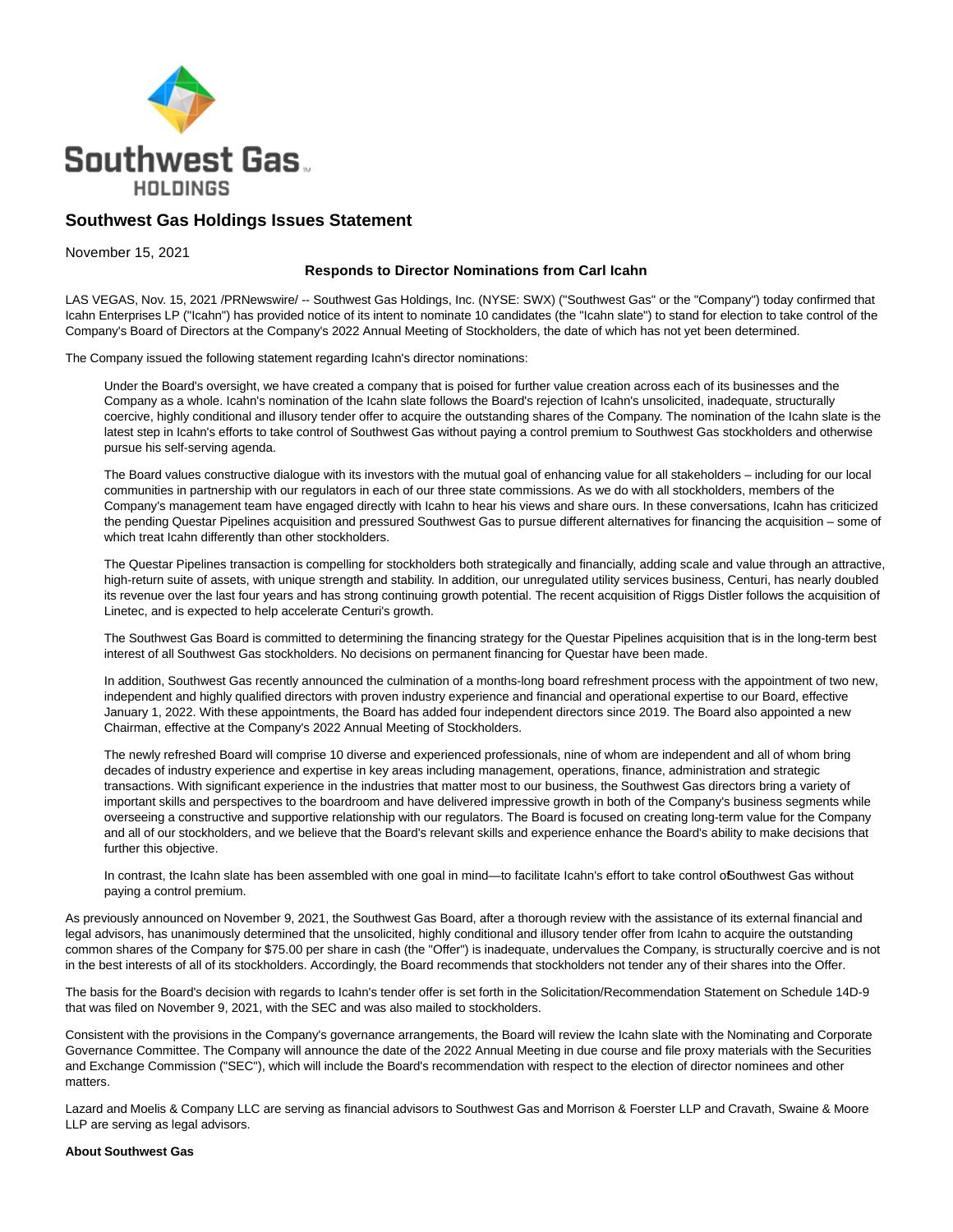Southwest Gas Holdings, Inc., through its subsidiaries, engages in the business of purchasing, distributing and transporting natural gas, and providing comprehensive utility infrastructure services across North America. Southwest Gas Corporation, a wholly owned subsidiary, safely and reliably delivers natural gas to over two million customers in Arizona, California and Nevada. Centuri Group, Inc., a wholly owned subsidiary, is a comprehensive utility infrastructure services enterprise dedicated to delivering a diverse array of solutions to North America's gas and electric providers.

## **How to Find Further Information**

This communication does not constitute a solicitation of any vote or approval in connection with the 2022 annual meeting of stockholders of Southwest Gas Holdings, Inc. (the "Company") (the "Annual Meeting"). In connection with the Annual Meeting, the Company will file a proxy statement with the U.S. Securities and Exchange Commission ("SEC"), which the Company will furnish, with any other relevant information or documents, to its stockholders in connection with the Annual Meeting. BEFORE MAKING ANY VOTING DECISION, WE URGE STOCKHOLDERS TO READ THE PROXY STATEMENT (INCLUDING ALL AMENDMENTS AND SUPPLEMENTS THERETO) AND WHITE PROXY CARD AND OTHER DOCUMENTS WHEN SUCH INFORMATION IS FILED WITH THE SEC CAREFULLY AND IN THEIR ENTIRETY WHEN THEY BECOME AVAILABLE, BECAUSE THEY WILL CONTAIN IMPORTANT INFORMATION ABOUT THE COMPANY AND THE ANNUAL MEETING. The proposals for the Annual Meeting will be made solely through the proxy statement. In addition, a copy of the proxy statement (when it becomes available) may be obtained free of charge from [www.swgasholdings.com/proxymaterials.](https://c212.net/c/link/?t=0&l=en&o=3359890-1&h=106887296&u=https%3A%2F%2Fprotect-us.mimecast.com%2Fs%2FWGvoCR65kXUvGEQxQHN_gmC%3Fdomain%3Dswgasholdings.com&a=www.swgasholdings.com%2Fproxymaterials) Security holders also will be able to obtain, free of charge, copies of the proxy statement and any other documents filed by Company with the SEC in connection with the Annual Meeting at the SEC's website a[t http://www.sec.gov,](http://www.sec.gov/) and at the companies' website a[t www.swgasholdings.com.](https://c212.net/c/link/?t=0&l=en&o=3359890-1&h=187567573&u=http%3A%2F%2Fwww.swgasholdings.com%2F&a=www.swgasholdings.com)

#### **Important Information for Investors and Stockholders**

This communication does not constitute an offer to buy or solicitation of an offer to sell any securities. In response to the tender offer for the shares of the Company commenced by IEP Utility Holdings LLC and Icahn Enterprises Holdings L.P., the Company has filed a solicitation/recommendation statement on Schedule 14D-9 with the SEC. INVESTORS AND STOCKHOLDERS OF SOUTHWEST GAS HOLDINGS ARE URGED TO READ THE SOLICITATION/RECOMMENDATION STATEMENT AND OTHER DOCUMENTS FILED WITH THE SEC CAREFULLY IN THEIR ENTIRETY BECAUSE THEY WILL CONTAIN IMPORTANT INFORMATION. Investors and stockholders may obtain a free copy of these documents free of charge at the SEC's website a[t www.sec.gov,](https://c212.net/c/link/?t=0&l=en&o=3359890-1&h=3450549802&u=https%3A%2F%2Fprotect-us.mimecast.com%2Fs%2F8YouCqx2koCnqE8jfZq5gX%3Fdomain%3Dsec.gov&a=www.sec.gov) and at the Company's website a[t www.swgasholdings.com.](https://c212.net/c/link/?t=0&l=en&o=3359890-1&h=1453791570&u=https%3A%2F%2Fprotect-us.mimecast.com%2Fs%2F_trJCv2jpwiqQY7ztzzalR%3Fdomain%3Dswgasholdings.com&a=www.swgasholdings.com) In addition, copies of these materials may be requested from the Company's information agent, Innisfree M&A Incorporated, toll-free at (877) 825-8621.

### **Forward-Looking Statements**

This document contains forward-looking statements within the meaning of Section 27A of the Securities Act of 1933, as amended, and Section 21E of the Securities Exchange Act of 1934, as amended. These statements are based on current expectations, estimates and projections about, among others, the industry, markets in which Southwest Gas Holdings, Inc. (the "Company," "Southwest Gas Holdings," "SWX," or "we") operates, and the matters described in this press release. While the Company's management believes the assumptions underlying its forward-looking statements and information are reasonable, such information is necessarily subject to uncertainties and may involve certain risks, many of which are difficult to predict and are beyond the control of the Company's management. A number of important factors affecting the business and financial results of the Company could cause actual results to differ materially from those stated in the forward-looking statements. These factors include, but are not limited to, the timing and amount of rate relief, changes in rate design, customer growth rates, the effects of regulation/deregulation, tax reform and related regulatory decisions, the impacts of construction activity at Centuri, future earnings trends, seasonal patterns, and the impacts of stock market volatility. In addition, the Company can provide no assurance that its discussions about future operating margin, operating income, pension costs, COLI results, and capital expenditures of the natural gas segment will occur. Likewise, the Company can provide no assurance that discussions regarding utility infrastructure services segment revenues, operating income as a percentage of revenues, interest expense, and noncontrolling interest amounts will transpire, nor assurance regarding acquisitions or their impacts, including management's plans related thereto, such as that currently planned in regard to Riggs Distler & Company, Inc. and the pending acquisition of Dominion Energy Questar Pipeline, LLC and related entities (the "Questar Pipeline Group"). Additional risks include the occurrence of any event, change or other circumstances that could give rise to the termination of the Sale and Purchase Agreement by and between Dominion Energy Questar Corporation and the Company (the "Questar Purchase Agreement"), the outcome of any legal proceedings that may be instituted against the Company and others following announcement of the Questar Purchase Agreement, risks that the proposed transaction disrupts current plans and operations, the risks related to the ability of the Company to integrate the Questar Pipeline Group, the amount of the costs, fees, expenses and charges related to the transaction and the actual terms of certain financings that will be obtained for the transaction, potential negative impacts to the Company's credit ratings as a result of the transaction, the disruption to the Company's stock price and the costs, fees, expenses and charges related to, and the distraction of management's attention in connection with, any proxy contest or other stockholder related or similar matters, as well as other risks that are set forth under "Risk Factors" in the Company's Annual Report on Form 10-K for the year ended December 31, 2020, the Company's Quarterly Reports on Form 10-Q for the quarter ended June 30, 2021 and September 30, 2021 and in future filings with the SEC. All forward-looking statements speak only as of the date of this press release. All subsequent written and oral forward-looking statements attributable to the Company or any person acting on its behalf are qualified by the cautionary statements in this section. The Company undertakes no obligation to update or publicly release any revisions to forward-looking statements to reflect events, circumstances or changes in expectations after the date of this press release.

#### **Participants in the Solicitation**

The directors and officers of the Company may be deemed to be participants in the solicitation of proxies in connection with the Annual Meeting. Information regarding the Company's directors and officers and their respective interests in the Company by security holdings or otherwise is available in its most recent Annual Report on Form 10-K filed with the SEC and its most recent definitive Proxy Statement on Schedule 14A filed with the SEC. Additional information regarding the interests of such potential participants is or will be included in the proxy statement for the Annual Meeting and other relevant materials to be filed with the SEC, when they become available.

#### **Contacts**

For stockholders information, contact: Ken Kenny (702) 876-723[7 ken.kenny@swgas.com](mailto:ken.kenny@swgas.com)

For media information, contact: Sean Corbett (702) 876-721[9 sean.corbett@swgas.com;](mailto:sean.corbett@swgas.com) or